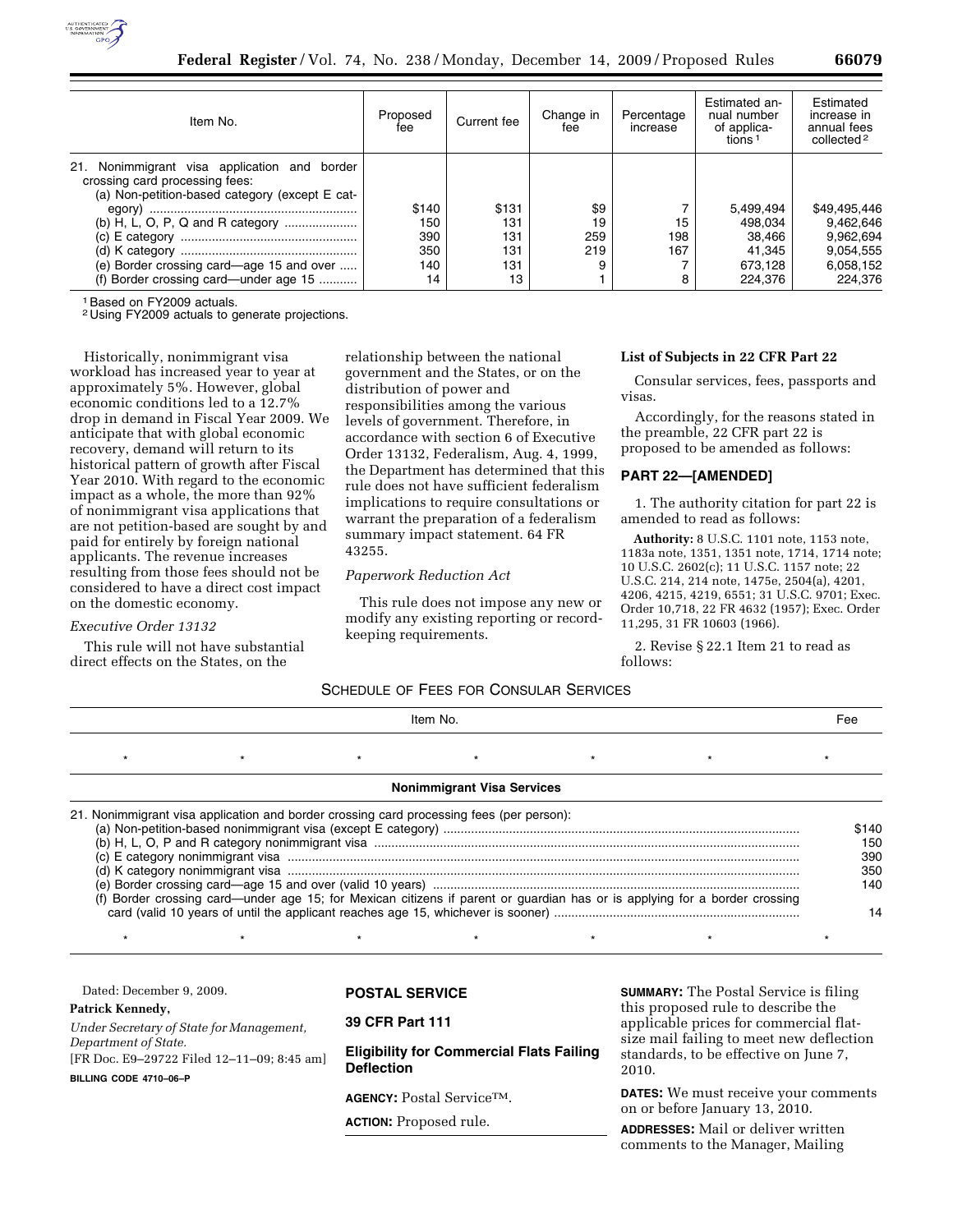Standards, U.S. Postal Service, 475 L'Enfant Plaza SW., Room 3436, Washington, DC 20260–3436. You may inspect and photocopy all written comments at USPS Headquarters Library, 475 L'Enfant Plaza SW., 11th Floor N, Washington, DC between 9 a.m. and 4 p.m., Monday through Friday. Email comments concerning the proposed price eligibility, containing the name and address of the commenter, may be sent to:

*MailingStandards@usps.gov,* with a subject line of ''Deflection comments.'' Faxed comments are not accepted. **FOR FURTHER INFORMATION CONTACT:** Bill Chatfield, 202–268–7278.

**SUPPLEMENTARY INFORMATION:** The Postal Service's final rule for new mailing standards to be effective in May 2009 was published in the **Federal Register**  (74 FR 15380–15384) on April 6, 2009. The final rule included new deflection standards, previously applicable only to automation flats, for all commercial flatsize mail. The implementation of the new deflection standards was postponed from the May 2009 date and is being deferred further to June 2010. In this notice we provide background, a reiteration of the changes and revision to the applicable prices for pieces that do not meet the deflection standard, followed by changes to the mailing standards in *Mailing Standards of the United States Postal Service,* Domestic Mail Manual (DMM®).

#### **Background**

As a reminder, the USPS® changed the deflection standards in 2007 by

increasing the permitted deflection to 4 inches for flat pieces that were at least 10 inches long. The difficulties in processing flats that came close to that new maximum deflection made it clear that the change was too great to allow successful processing and handling of flats with a 4 inch maximum deflection. In a notice published in the DMM Advisory on August 18, 2009, we announced a further deferral of the implementation date of the revised deflection standard. The additional delayed implementation date of June 7, 2010 offers mailers the opportunity to make changes to slightly stiffen or redesign their ''droopy'' flats to meet the new standards.

### **New Standards**

In the final rule published in the **Federal Register** (74 FR 15380–15384) on April 6, 2009, we extended the deflection standards, currently applicable to automation flats, to all commercial flat-size mailpieces, except those mailed at saturation and highdensity Periodicals or Standard Mail® prices. The deflection standards also changed to allow 1 inch less of vertical deflection (droop) than is currently allowed. We eliminated the current exception for oblong flats (those with a bound edge on the shorter side) so all flats will be tested with the length placed perpendicular to the edge of a flat surface.

### **Applicable Prices**

According to the original final rule in April 2009, parcel prices would apply to

First-Class Mail®, Standard Mail (option for Not Flat-Machinable (NFM) prices) and Bound Printed Matter flat-size pieces not meeting the new deflection standards. Due to changes in the pricing structure implemented on May 11, 2009, for Standard Mail NFMs and parcels, those prices do not align directly with Standard Mail flats prices. Although eligibility for Periodicals flats failing deflection was not specifically discussed, current standards would exempt Periodicals flats categorized as nonmachinable and mailed to outside county addresses from the deflection standards. Since First-Class Mail singlepiece flats are not subject to deflection standards, mailers of commercial First-Class Mail flats that do not meet the deflection standard would have the option of presorted parcel or singlepiece flats prices.

Customers have expressed concerns about the potential additional postage due for pieces failing the deflection standard. Based on these concerns and to align with other quality efforts, the Postal Service has determined to change the price eligibilities applicable for pieces that fail the deflection standard. Generally, the price eligibilities proposed represent prices less than the parcel or NFM prices originally published.

For commercial flats that fail the deflection standard, price eligibility by class of mail is described in the tables below. For all classes of mail, if the mailing is determined not to meet the deflection standard, the sortation for failed pieces may remain as prepared.

| <b>First-Class Mail Automation</b>   |                                     |  |  |
|--------------------------------------|-------------------------------------|--|--|
| Eligibility as planned or presented: | Eligibility with failed deflection: |  |  |
|                                      | Presorted flat.                     |  |  |
|                                      | Presorted flat.                     |  |  |
|                                      | Presorted flat.                     |  |  |
|                                      | Presorted flat.                     |  |  |

#### **First-Class Mail Presorted (nonautomation)**

| Eligibility<br>planned or<br>presented:<br>a۵ | deflection:<br>tailed<br>rاolrـ<br>with<br>parcel.<br>Sinak<br>াlat<br>-piece<br>. or<br>тес<br>. |
|-----------------------------------------------|---------------------------------------------------------------------------------------------------|
|                                               |                                                                                                   |

## **Periodicals Outside County**

| Piece price eligibility as planned or presented: | Piece price eligibility with failed deflection:  |
|--------------------------------------------------|--------------------------------------------------|
|                                                  | Machinable nonbarcoded or barcoded 5-digit flat. |
|                                                  | Nonmachinable barcoded 5-digit flat.             |
|                                                  | Nonmachinable barcoded 3-digit flat.             |
|                                                  | Nonmachinable barcoded ADC flat.                 |
|                                                  | Nonmachinable barcoded MADC flat.                |
|                                                  | Nonmachinable nonbarcoded 5-digit flat.          |
|                                                  | Nonmachinable nonbarcoded 3-digit flat.          |
|                                                  | Nonmachinable nonbarcoded ADC flat.              |
|                                                  | Nonmachinable nonbarcoded MADC flat.             |
|                                                  | Price claimed, if otherwise eligible.            |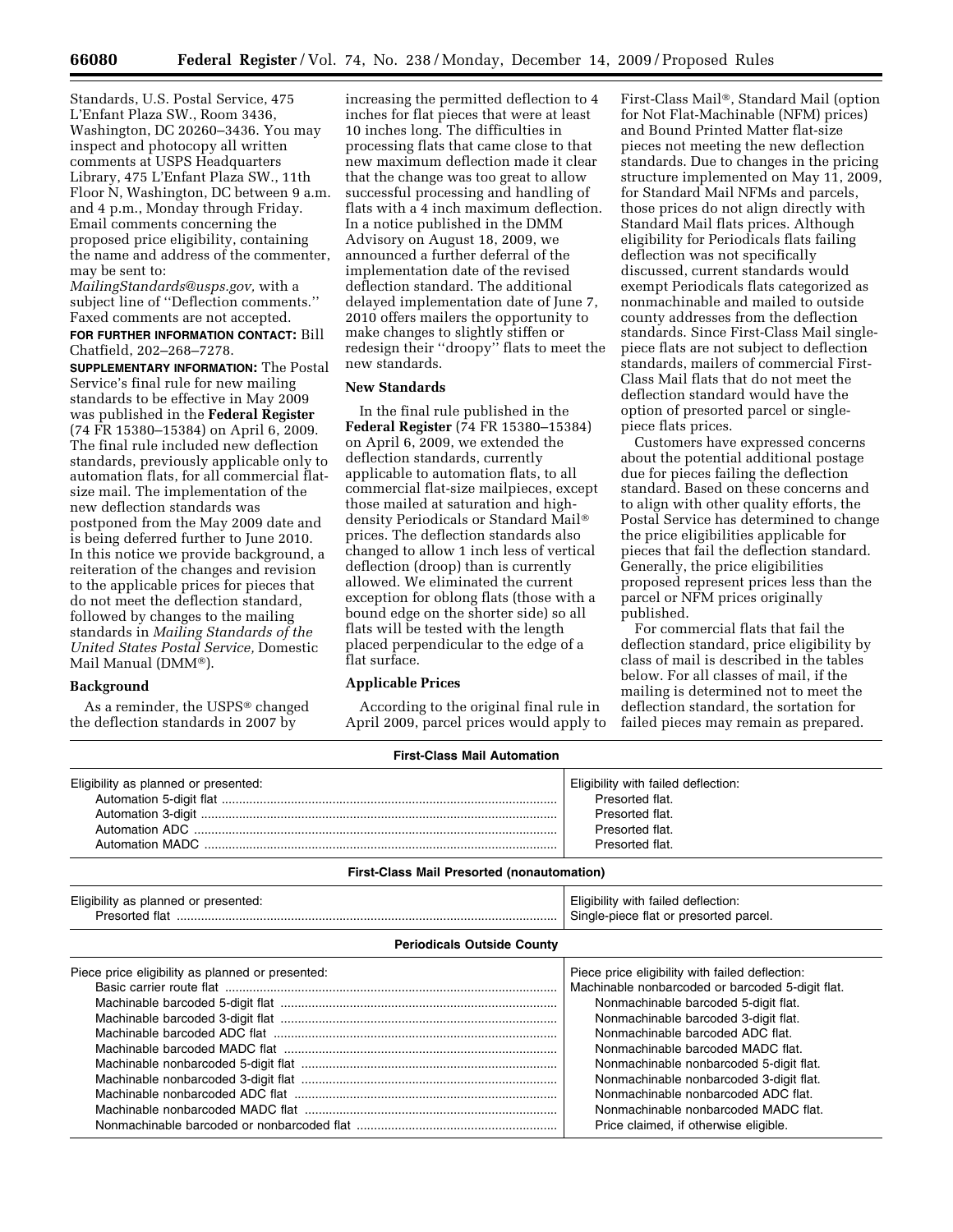| <b>Periodicals In-County</b>                     |                                                                                                               |
|--------------------------------------------------|---------------------------------------------------------------------------------------------------------------|
| Piece price eligibility as planned or presented: | Piece price eligibility with failed deflection:<br>Nonautomation or automation (if barcoded) 5-digit<br>flat. |
|                                                  | Nonautomation 5-digit flat.<br>Nonautomation 3-digit flat.<br>Nonautomation basic flat.                       |
| <b>Standard Mail</b>                             |                                                                                                               |

| Eligibility as planned or presented: | Eligibility with failed deflection: |
|--------------------------------------|-------------------------------------|
|                                      | Nonautomation 5-digit flat.         |
|                                      | Nonautomation 5-digit flat.         |
|                                      | Nonautomation 3-digit flat.         |
|                                      | Nonautomation ADC flat.             |
|                                      | Nonautomation MADC flat.            |
|                                      | Nonautomation MADC flat.            |
|                                      |                                     |

#### **Bound Printed Matter**

| Eligibility as planned or presented: | Eligibility with failed deflection:      |
|--------------------------------------|------------------------------------------|
|                                      | Carrier route parcel.                    |
|                                      | Presorted parcel.                        |
|                                      | Presorted parcel.                        |
|                                      | Price as claimed, if otherwise eligible. |

Although we are exempt from the notice and comment requirements of the Administrative Procedure Act [5 U.S.C of 553(b), (c)] regarding proposed rulemaking by 39 U.S.C. 410(a), we invite public comments on the following proposed revisions to *Mailing Standards of the United States Postal Service,* Domestic Mail Manual (DMM), incorporated by reference in the Code of Federal Regulations. See 39 CFR Part 111.

# **List of Subjects in 39 CFR Part 111**

Administrative practice and procedure, Postal Service.

Accordingly, 39 CFR Part 111 is proposed to be amended as follows:

#### **PART 111—[AMENDED]**

1. The authority citation for 39 CFR Part 111 continues to read as follows:

**Authority:** 5 U.S.C. 552(a); 39 U.S.C. 101, 401, 403, 404, 414, 416, 3001–3011, 3201– 3219, 3403–3406, 3621, 3622, 3626, 3632, 3633, and 5001.

2. Revise the following sections of *Mailing Standards of the United States Postal Service,* Domestic Mail Manual (DMM), as follows:

\* \* \* \* \*

## **300 Commercial Mail Flats**

## **301 Physical Standards**

## **1.0 Physical Standards for Flats**

\* \* \* \* \*

*[Renumber current 1.7 as new 1.9. Renumber current 301.3.2.3 in its entirety as new 1.7, revise heading and text to extend maximum deflection* 

*standards to all flat-size mailpieces, and delete item c as follows:]* 

### **1.7 Maximum Deflection for Flat-Size Mailpieces**

Flat-size mailpieces must be flexible (see 1.3) and must meet maximum deflection standards. Flat-size pieces mailed at saturation or high-density carrier route prices are not required to meet these deflection standards. Test deflection as follows:

a. For pieces 10 inches or longer (see Exhibit 1.7a):

1. Place the piece on a flat surface with the address side facing up and the length perpendicular to the edge of the surface, and extend the piece 5 inches off the edge of the surface. Test square bound flats by placing the bound edge parallel to the edge. Turn the piece around 180 degrees and repeat the process.

2. The piece is mailable at flat prices if it does not droop more than 3 inches vertically at either end.

#### **Exhibit 1.7a Deflection Test—Flats 10 Inches or Longer**

[Placeholder for new exhibit.] b. For pieces less than 10 inches long (see Exhibit 1.7b):

1. Place the piece on a flat surface with the address side facing up and the length perpendicular to the edge of the surface, and extend the piece one-half of its length off the edge of the surface. Test square bound flats by placing the bound edge parallel to the edge. Turn the piece around 180 degrees and repeat the process.

2. The piece is mailable at flat prices if it does not droop more than 2 inches less than the extended length. For example, a piece 8 inches long would extend 4 inches off a flat surface. It must not droop more than 2 inches vertically at either end.

### **Exhibit 1.7b Deflection Test—Flats Less Than 10 Inches Long**

[Placeholder for new exhibit.] [Add new 1.8 to read as follows:]

#### **1.8 Eligibility for Flat-Size Pieces Not Meeting Deflection Standards**

Commercial flat-size mailpieces that do not meet the deflection standards in 1.7 must pay applicable prices as follows:

a. First-Class Mail—price claimed: 1. Automation flats: pay presorted

### flats prices. 2. Nonautomation flats: pay presorted parcel prices or single-piece flats prices, at the mailer's option.

b. Periodicals—price claimed:

1. Outside County noncarrier route flats: pay nonmachinable flats piece prices, as allowed under 707.26.0.

2. Outside County basic carrier route flats: pay 5-digit machinable flats piece prices.

3. In-County noncarrier route flats: pay nonautomation flats piece prices.

4. In-County basic carrier route flats: pay 5-digit flats piece prices.

c. Standard Mail—price claimed: 1. Automation flats: pay

nonautomation flats prices at same sort level.

2. Nonautomation noncarrier route flats: pay mixed ADC flats prices regardless of sort level.

3. Basic carrier route flats: pay 5-digit nonautomation flats prices.